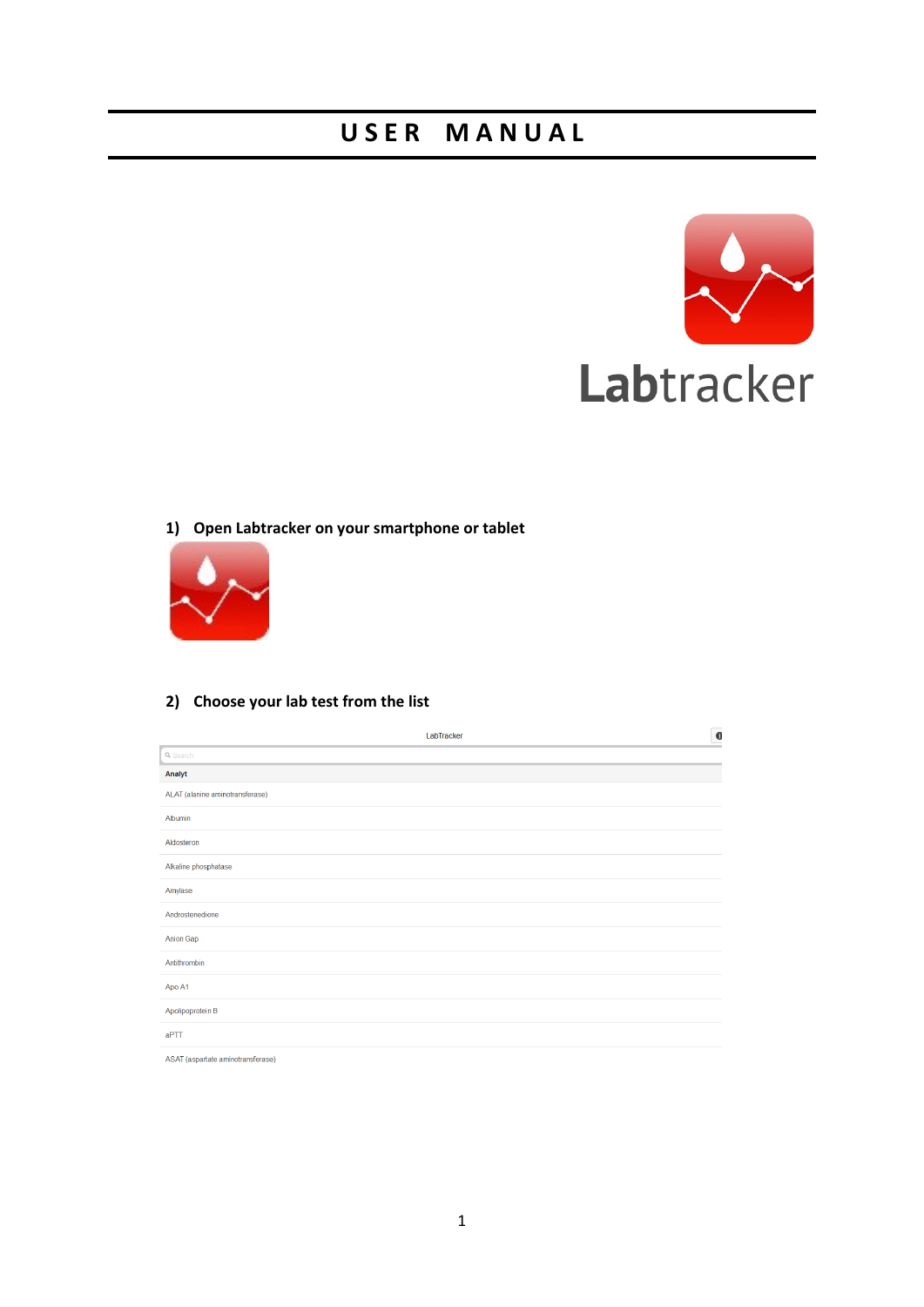### **3) Choose the right body fluid/category**

| $\leftarrow$ Back   | <b>Body Fluid</b> |
|---------------------|-------------------|
| Men, Plasma/Serum   |                   |
| Men, Urine (24h)    |                   |
| Urine (random)      |                   |
| Women, Plasma/Serum |                   |
| Women, Urine (24h)  |                   |

### **4) Enter the first lab result in the box "previous value"**

| $\leftarrow$ Back                  |           | Men, Plasma/Serum |              |
|------------------------------------|-----------|-------------------|--------------|
| Reference: 60-115 µmol/L +         |           |                   |              |
| Previous value:<br>enter value     | $\bullet$ |                   |              |
| Recent value:<br>enter value       | $\bullet$ |                   |              |
| Interval (days):<br>enter interval | $\bullet$ |                   |              |
| I expect a:                        |           |                   | $\mathbf{v}$ |
| <b>Reset values</b>                |           |                   | Calculate    |

**Note:** Reference values shown by Labtracker (top of the screen) are from Maastricht University Medical Center (MUMC+) in The Netherlands. Reference values are laboratory specific and can vary substantially across laboratories. Therefore, for all other laboratories, reference values shown by Labtracker are only indicative.

### **5) Enter the new lab result in the box "recent value"**

| $\leftarrow$ Back                                  | Men, Plasma/Serum | Ш            |
|----------------------------------------------------|-------------------|--------------|
| Reference: 60-115 µmol/L +                         |                   |              |
| $\bf \bm \theta$<br>Previous value:<br>enter value |                   |              |
| $\bullet$<br>Recent value:<br>____<br>enter value  |                   |              |
| Interval (days):<br>$\bullet$<br>enter interval    |                   |              |
| I expect a:                                        |                   | $\mathbf{v}$ |
| <b>Reset values</b>                                |                   | Calculate    |

**Note:** Calculations by Labtracker are based on the percentage change between serial measurements. Therefore, previous and recent values may also be entered when measured in other units than the reference values (mg/dL, mmol/L, etc…), provided that the previous and recent value are expressed in the same unit.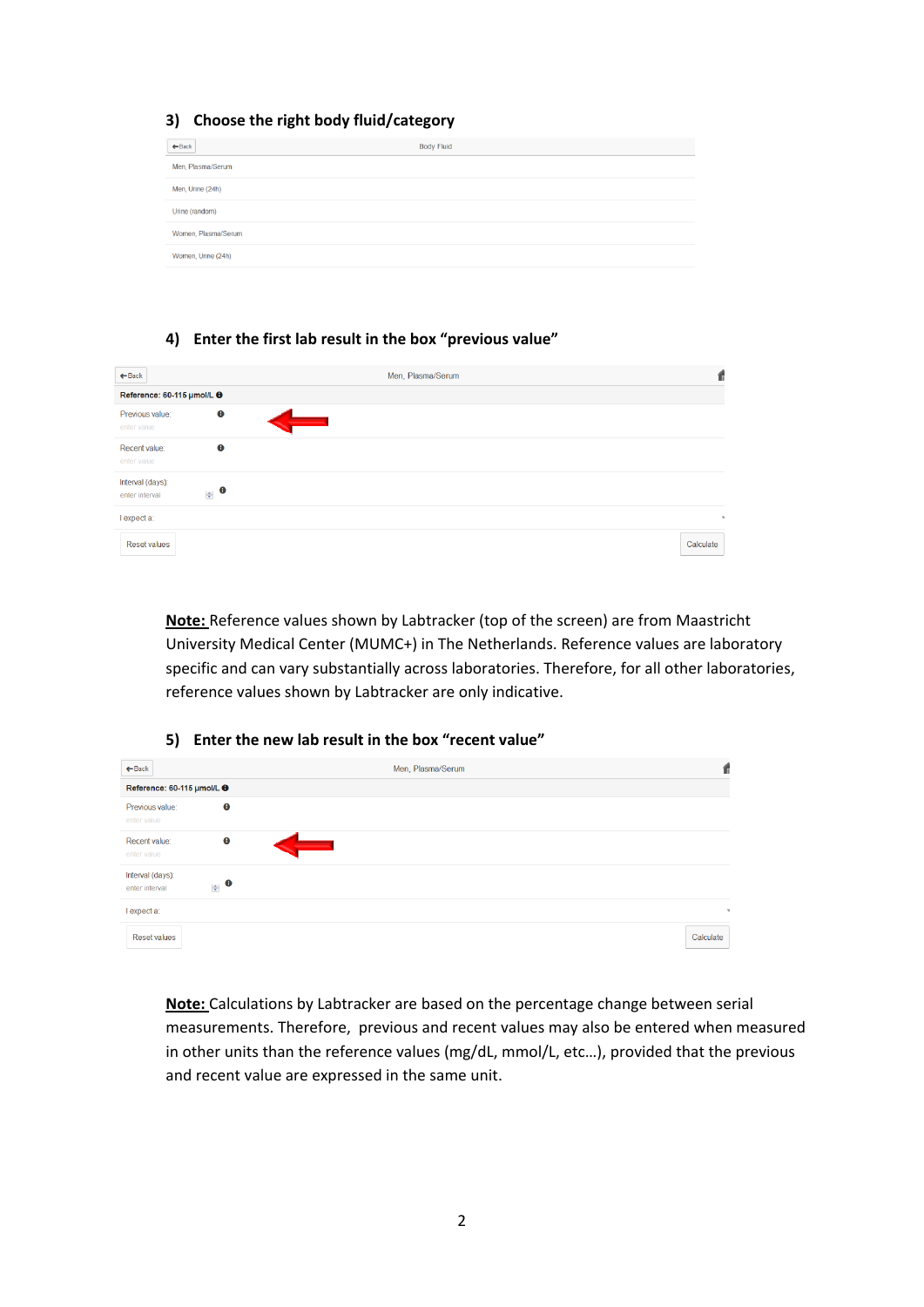#### $\leftarrow$  Back Men, Plasma/Serum  $\hat{f}$ Reference: 60-115 µmol/L +  $\bullet$ Previous value: Recent value:  $\ddot{\mathbf{e}}$ Interval (days):  $\bullet$ enter interval I expect a: Reset values Calculate

### **6) Define the time interval (in days) between the "previous" and the "recent" lab result.**

## **7) For some parameters within-day intervals can be chosen. Enter 0 to set and choose the time of the first and second measurement**

| $\leftarrow$ Back                                    |           | <b>Blood</b> | 侖                       |
|------------------------------------------------------|-----------|--------------|-------------------------|
| Reference: 0-2% <b>O</b>                             |           |              |                         |
| Previous value:<br>$\mathbf{1}$                      | $\bullet$ |              |                         |
| Recent value:<br>$\overline{2}$                      | $\bullet$ |              |                         |
| Interval (days):<br>$\mathbf 0$                      | $\bullet$ |              |                         |
| Select within-day interval<br>From: 8:30<br>To:13:30 |           |              |                         |
| I expect a:                                          |           |              | $\overline{\mathbf{v}}$ |
| <b>Reset values</b>                                  |           |              | Calculate               |

# **8) Indicate your "a priori" expectation for his patient: an increase (rise), a decrease (fall), or no prior expectation (either). The default option is "no prior expectation" (either).**

| $\leftarrow$ Back                                  | Men, Plasma/Serum | π                                           |
|----------------------------------------------------|-------------------|---------------------------------------------|
| Reference: 60-115 µmol/L +                         |                   |                                             |
| $\bullet$<br>Previous value:<br>enter value        |                   |                                             |
| ⊕<br>Recent value:<br>enter value                  |                   |                                             |
| nterval (days):<br>$\triangle$ 0<br>enter interval |                   |                                             |
| expect a:                                          |                   | $\overline{\phantom{a}}$                    |
| <b>Reset values</b>                                |                   | Rise<br>$\longrightarrow$<br>Fall<br>Either |